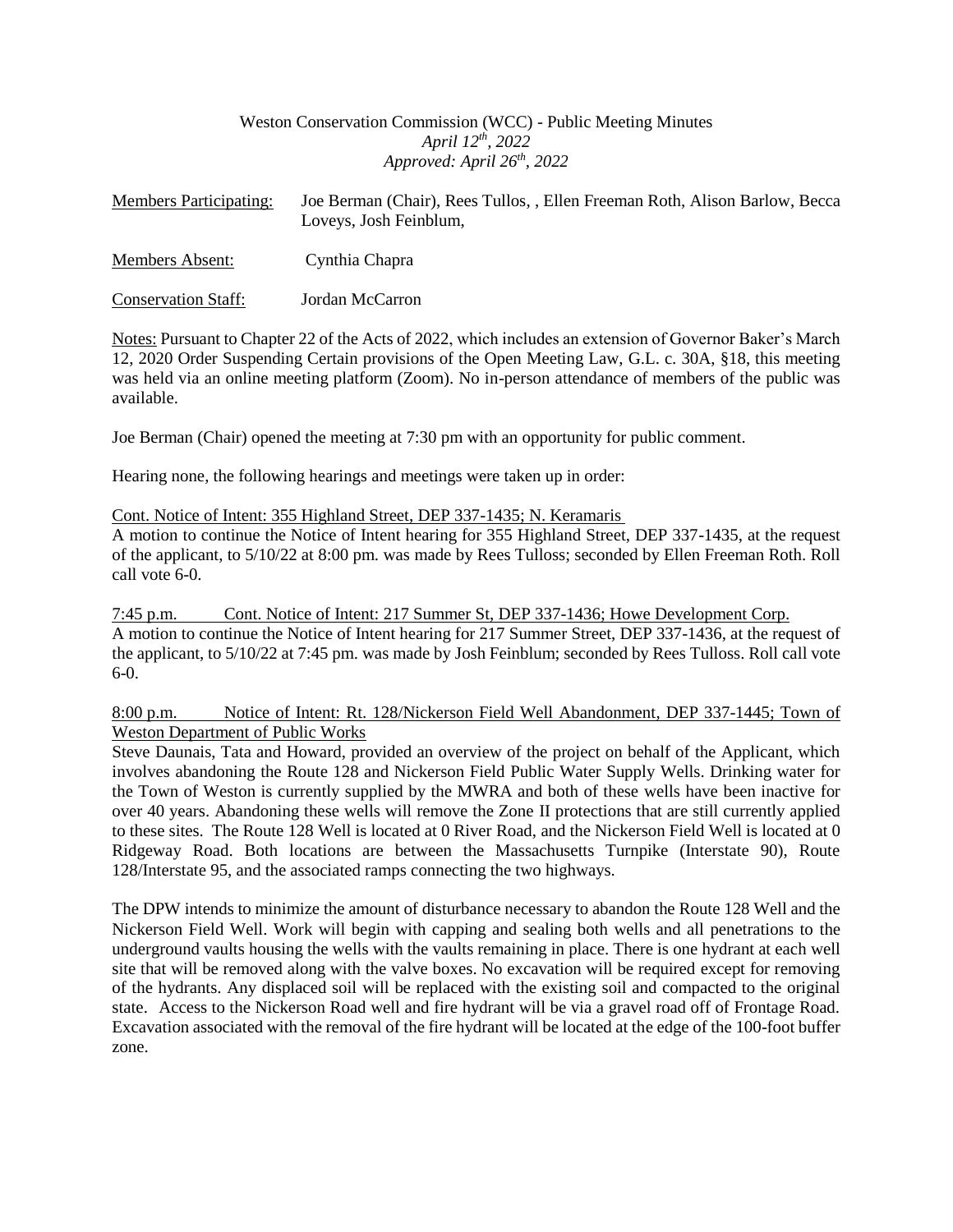A motion to close the Notice of Intent hearing and issue an Order of Conditions for the Rt. 128/Nickerson Field Well Abandonment Project, DEP 337-1445 was made by Ellen Freeman Roth; seconded by Rees Tulloss. Roll call vote 6-0.

The following Administrative Matters were taken up at various points throughout the meeting:

#### Approval of Con Com minutes: 3/29/22

A motion to approve the 3/29/22 minutes was made by Ellen Freeman Roth; seconded by Rees Tulloss. Roll call vote 6-0.

## Approval: *Weston Conservation Commission Invasive Plant Management Policy*

A motion to adopt the Weston Conservation Commission Invasive Plant Management Policy was made by Ellen Freeman Roth; seconded by Josh Feinblum. Roll call vote 6-0.

Ellen Freeman Roth suggested that a high school or college communications intern could be helpful for promoting invasive plant education in Weston; Ms. Freeman Roth agreed to work with Jordan McCarron on this.

## Land Management Updates

Jordan McCarron is working with Michael Harrity and Laurie Bent on a proposal for possible stone wall maintenance at the Case Estates. Mr. Harrity is acting as liaison between the Select Board and the Conservation Commission to identify priority projects that could be funded with remaining CPA funding previously allocated to the Case Estates. Mr. McCarron will circulate the list of potential projects to the Commission and the Commission should be prepared to weigh-in on prioritizing the possible projects at its 4/26/22 meeting.

Mr. McCarron submitted an ARPA funding request to the Select Board for parking lot improvements at Gun Club Lane and trail improvements at Jericho Town Forest and Cat Rock- the Select Board is expected to vote on the expenditure at its 4/12/22 meeting.

#### Discussion: Wetlands Bylaw

Jordan McCarron updated the Commission that he and Sandra Gonneville have encountered a number of remaining questions/items in need of the Commission's input and review before a draft Bylaw can be finalized.

The Commission discussed the Bylaw process thus far and how best to proceed. Joe Berman suggested that the Bylaw Working Group convene to address the remaining questions/items with Alison Barlow arguing in favor of involving the entire Commission. Both Ms. Barlow and Becca Loveys suggested that outreach and education are still critical; Ms. Loveys suggested that the controversy surrounding the proposed Private Tree Protection Bylaw may influence how much of and what type of outreach the Commission needs to do.

Mr. Berman directed Mr. McCarron to schedule a special meeting of the Commission to work on the remaining questions/items for the draft Bylaw; Ms. Barlow volunteered to develop an agenda for the meeting.

#### Discussion: Water Storage Tank Replacement Project

Jordan McCarron updated the Commission on a proposed Water Tank Committee that will be convened by the Select Board with required participation from one Conservation Commissioner and the Administrator. Once the Select Board develops an official charge for the Committee, the Commission should expect to appoint a sitting member. Alison Barlow agreed to sit on the Committee.